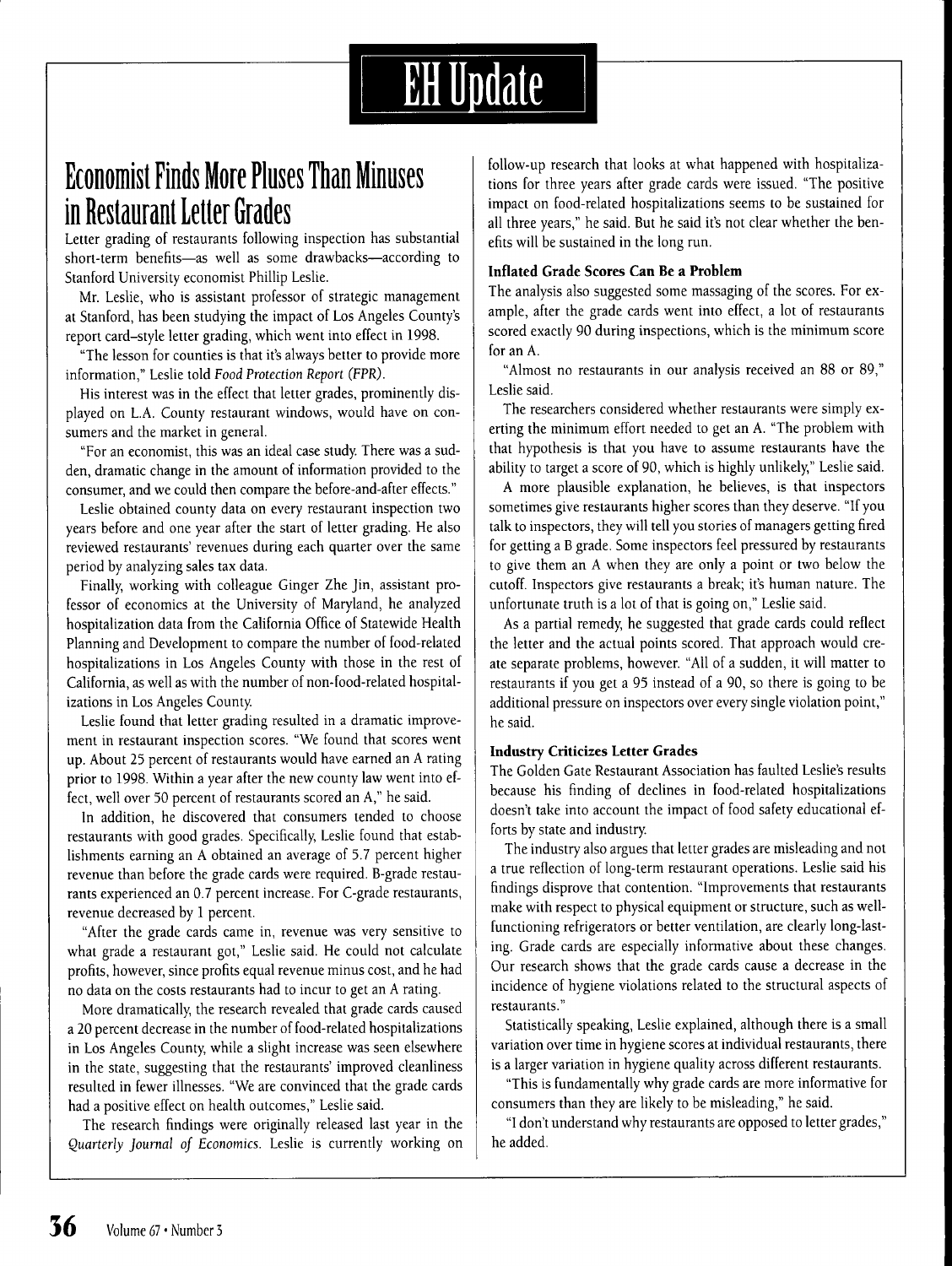

Leslie did have a final word of caution: "Grade cards are one tool for improving restaurant hygiene quality. They should not be seen as a substitute for training restaurant employees in safe food-handling practices or for having frequent inspections."

*(Adapted, with permission, from* Food Protection Report *[www.foodprotectionreport.comj, a publication of Setanta Publishing, LLC, Vol. 20, No. 6, June 2004.)*

## **Air Pollution Is a Serious Cardiovascular Risk**

Exposure to air pollution contributes to the development of cardiovascular diseases, according to a new American Heart Association scientific statement. The statement was published in the June 1 print issue of *Circulation: foumal of the American Heart Association.*

"The increase in relative risk for heart disease due to air pollution for an individual is small compared with the impact of established cardiovascular risk factors such as high blood pressure or high cholesterol. Nevertheless, this is a serious public health problem because of the enormous number of people affected and because exposure to air pollution occurs over an entire lifetime," said Robert D. Brook, M.D., lead author of the statement and an assistant professor of medicine in the Division of Cardiovascular Medicine at the University of Michigan in Ann Arbor.

Previously, the American Heart Association had not drawn firm conclusions about the long-term effects of chronic exposure to different pollutants on heart disease and stroke because of flaws in the research design and methodology of many pollution studies.

For the new scientific statement, the association's experts conducted a comprehensive review of the literature on air pollution and cardiovascular disease. The statement focuses on particulatematter pollution and reaffirms the dangers of environmental tobacco smoke—called secondhand smoke—as an air pollutant. Particulate matter (PM), also known as particle pollution, is composed of solid and liquid particles within the air.

The statement referenced several significant studies.

"A recent report from the American Cancer Society study cohort found that long-term exposure to fine-particulate air pollution at levels that occur in North America increased the risk for cardiovascular mortality. The risk increased by 12 percent for every increase of 10 micrograms per cubic meter of air  $(\mu g/m^3)$  in fine-particle concentration," Brook said.

He said that long term, levels of fine-particulate matter can vary among North American cities by as much as  $30-40$   $\mu$ g/m<sup>3</sup>.

"The largest portion of this increased mortality rate was accounted for by ischemic heart diseases (i.e., coronary attacks); however, other causes also were increased, such as heart failure and fatal arrhythmias," he said.

The statement cited another study that suggested a person's exposure to the harmful components of air pollution may vary as much within a single city as across different cities. After studying 5,000 adults for eight years, the researchers of that study also found that exposure to traffic-related air pollutants was more highly related to mortality than were citywide background levels. For example. those who lived near a major road were more likely to die of a cardiovascular event.

The panel drew several conclusions about pollution:

- Prolonged exposure to elevated levels of particle pollution is a factor in reducing overall life expectancy by a few years.
- Short-term exposure to elevated levels of particle pollution is associated with the increased risk of death due to a cardiovascular event.
- Hospital admissions for several cardiovascular and pulmonary diseases are increased in response to higher concentrations of particle pollution.

The panel recommends that people with heart disease, cardiovascular risk factors, diabetes, or pulmonary disease limit outdoor activities when pollution is high, in accordance with U.S. Environmental Protection Agency (U.S. EPA) Air Quality Index recommendations.

During the last decade, epidemiological studies conducted worldwide have shown that elderly patients, people with underlying heart or lung disease, populations of lower socioeconomic status, and people with diabetes may be at particularly increased risk of incurring cardiovascular disease from air pollution.

All Americans should be aware of the potentially hazardous cardiovascular health effects of air pollution, according to the scientific statement. U.S. EPA provides daily information about ozone and particulate-matter levels for more than 150 cities at www.epa. gov/airnow.

"Health care providers and at-risk patients should be educated about the health risks related to air pollution and about the availability of daily air pollution updates," Brook said.

Air pollution is composed of many environmental factors, such as carbon monoxide, nitrates, sulfur dioxide, ozone, lead, secondhand tobacco smoke, and particulate matter. Particulate matter can be generated from vehicle emissions, tire fragmentation and road dust, power generation and industrial combustion, smelting and other metal processing, construction and demolition activities, residential wood burning, windblown soil, pollens, molds, forest fires, volcanic emissions, and sea spray

Secondhand smoke is the single largest contributor to indoor air pollution when a smoker is present, according to the statement. Studies of secondhand smoke indicate that air pollution in general can affect the heart and circulatory system. Previous research has established that exposure to the secondhand smoke of just one cigarette per day accelerates the progression of atherosclerosis (hardening of the arteries), so the panel finds it plausible that even low doses of air pollution could have negative effects on coronary functions.

The statement noted that more research is needed to determine the underlying biological mechanisms and pathophysiological pathways that may contribute to the development of cardiovascular disease and to identify the toxicities of various air pollutants. The statement detailed several areas for future research.

*continued on page 38*